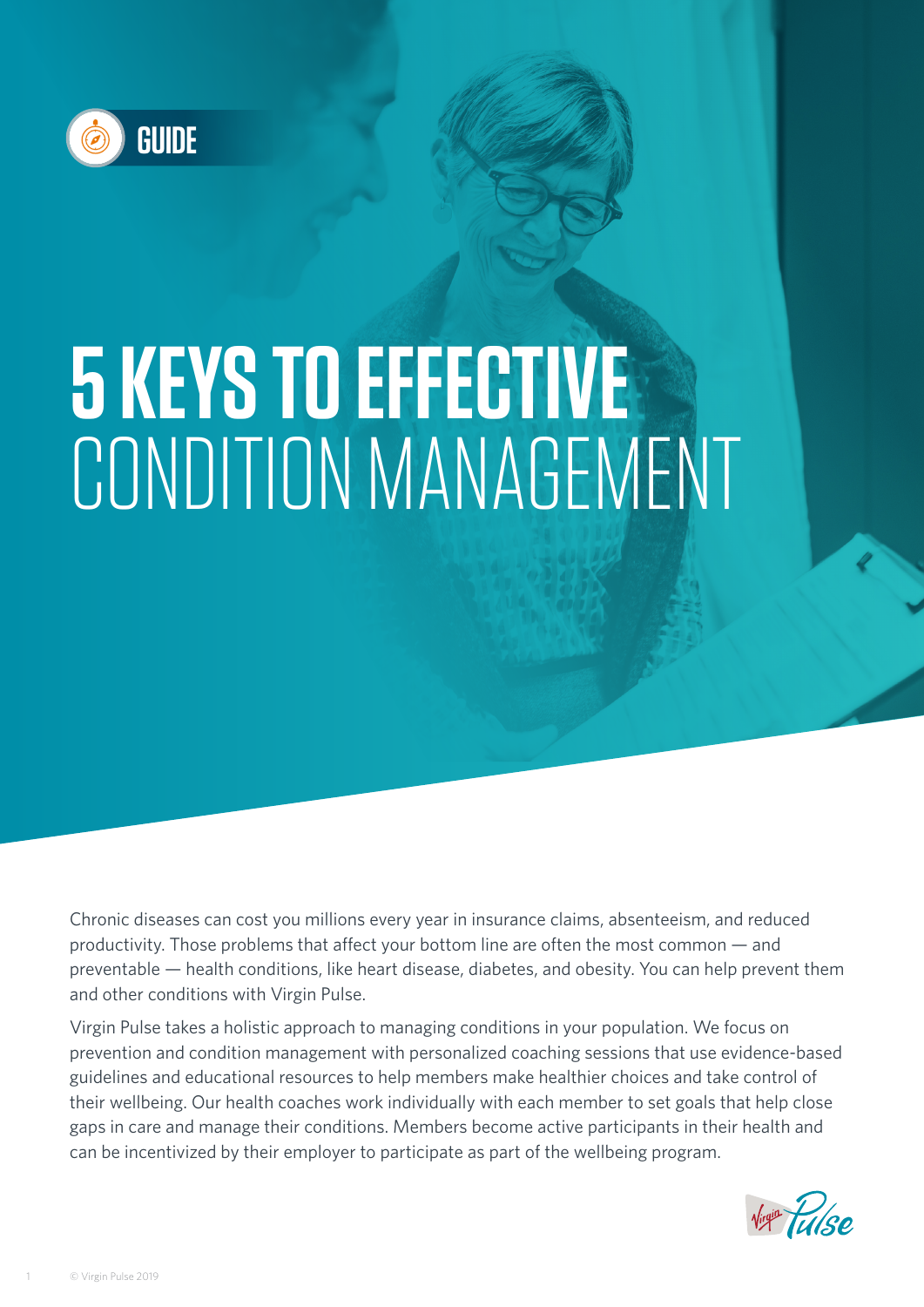**While coaching a member with a history of asthma and COPD, I discovered that they were not using their medication as recommended. Through coaching and education, the member began to use their inhalers as directed and their symptoms improved greatly. The member has more energy and is now able to start exercising!"**

**Sharon, RN Virgin Pulse Health Coach**

**01**

### You're not just talking to anybody

Just who are members interacting with? Virgin Pulse's health coaches. Our health coaches come from diverse clinical backgrounds such as diabetes education, behavioral health, nutrition, pharmacy and nursing. Tools in the Virgin Pulse app allows them to guide members to self-manage identified conditions they may have with a set of evidence-based tips and suggested educational materials based on proven behavior change principles. That means your employees have someone they can talk with who can provide relevant, actionable steps toward managing or improving their health. This team promotes early engagement and personalized guidance backed by evidence-based coaching and clinical guidelines.

## **02**

### Identify risks early for better outcomes sooner

Virgin Pulse can identify health risks early by collecting biometric screening results, Health Assessment information, and self-reported data. Virgin Pulse has the added capability

of using medical and pharmacy claims as a supplemental data source to identify certain condition and assess medication compliance. Understanding your employees sooner leads to earlier — and better — program engagement for high-risk members and faster health

**03**

### Cover more for greater impact

Many condition management programs only address five of the most common chronic conditions. Virgin Pulse offers coaching for anyone and can address an industry-leading 22 conditions. A greater percentage of employees are identified and managed under Virgin Pulse programs, leading to improvement of conditions that are often debilitating and expensive if left untreated.

**04**

### Lead members to engage

Real cost impact depends on whether or not your employees engage with the programs you offer. We make it simple for members to understand their health and improve it with the help of our clinical coaching team.

Members can opt for digital or scheduled telephonic coaching sessions that can be completed at their convenience and are always productive, positive, and personal—Virgin Pulse's coaches use the same platform as members, so they can access detailed health and clinical information to tailor the session to the member's needs.

As if their own health isn't reason enough to engage with a coach, you can give them incentives, too.